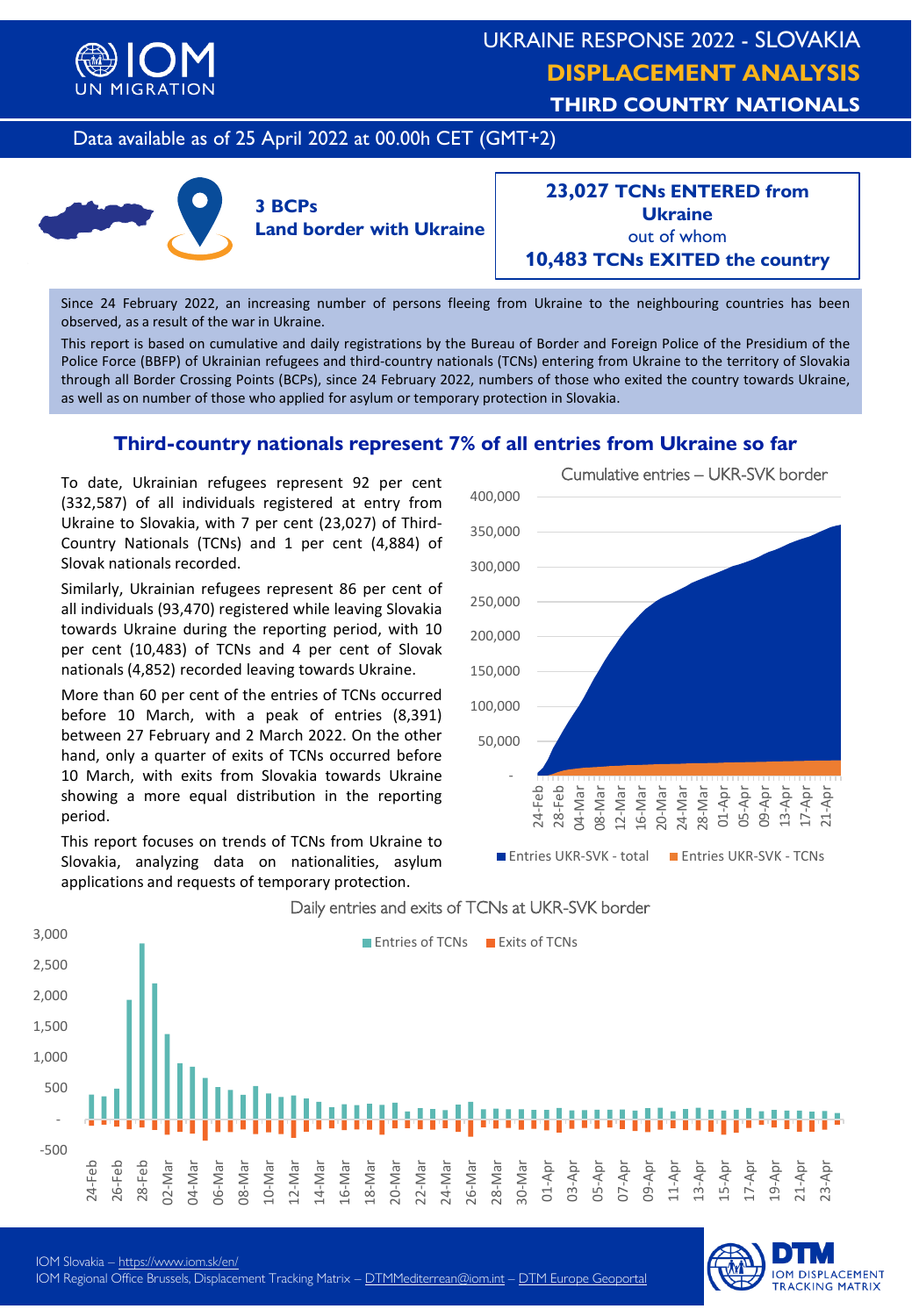

# UKRAINE RESPONSE 2022 - SLOVAKIA **DISPLACEMENT ANALYSIS THIRD COUNTRY NATIONALS**

# Data available as of 25 April 2022 at 00.00h CET (GMT+2)



Women Children Men

## **Entries from Ukraine to Slovakia**

Between 24 February and 24 April 2022, 23,027 TCNs of 148 different nationalities entered Slovakia from Ukraine, in addition to 332,587 Ukrainian and 4,884 Slovak nationals. Of these, the top 10 nationalities by number of entries in Slovakia so far were Hungary (16% of the total number of TCNs), Morocco (11%), Czechia (10%), India (6%), Germany (5%), Nigeria (5%), Russian Federation (5%), Poland (3%), China (2%) and Libya (2%).



Total entries of TCNs by nationality



*<sup>\*</sup>Include nationals of 138 different countries*

#### **Exits from Slovakia towards Ukraine**

In the reporting period, a total of 10,483 TCNs of 90 different nationalities left Slovakia towards Ukraine, in addition to 93,470 Ukrainian and 4,852 Slovak nationals. Of these, the top 10 nationalities of TCNs by number of individuals leaving Slovakia towards Ukraine so far were Hungary (36% of the total number of TCNs), Czechia (22%), Germany (10%), Poland (5%), United States of America (3%), Austria (2%), United Kingdom of Great Britain and Northern Ireland (2%), France (2%), Italy (1%) and Netherlands (1%).



IOM Slovakia – <https://www.iom.sk/en/>